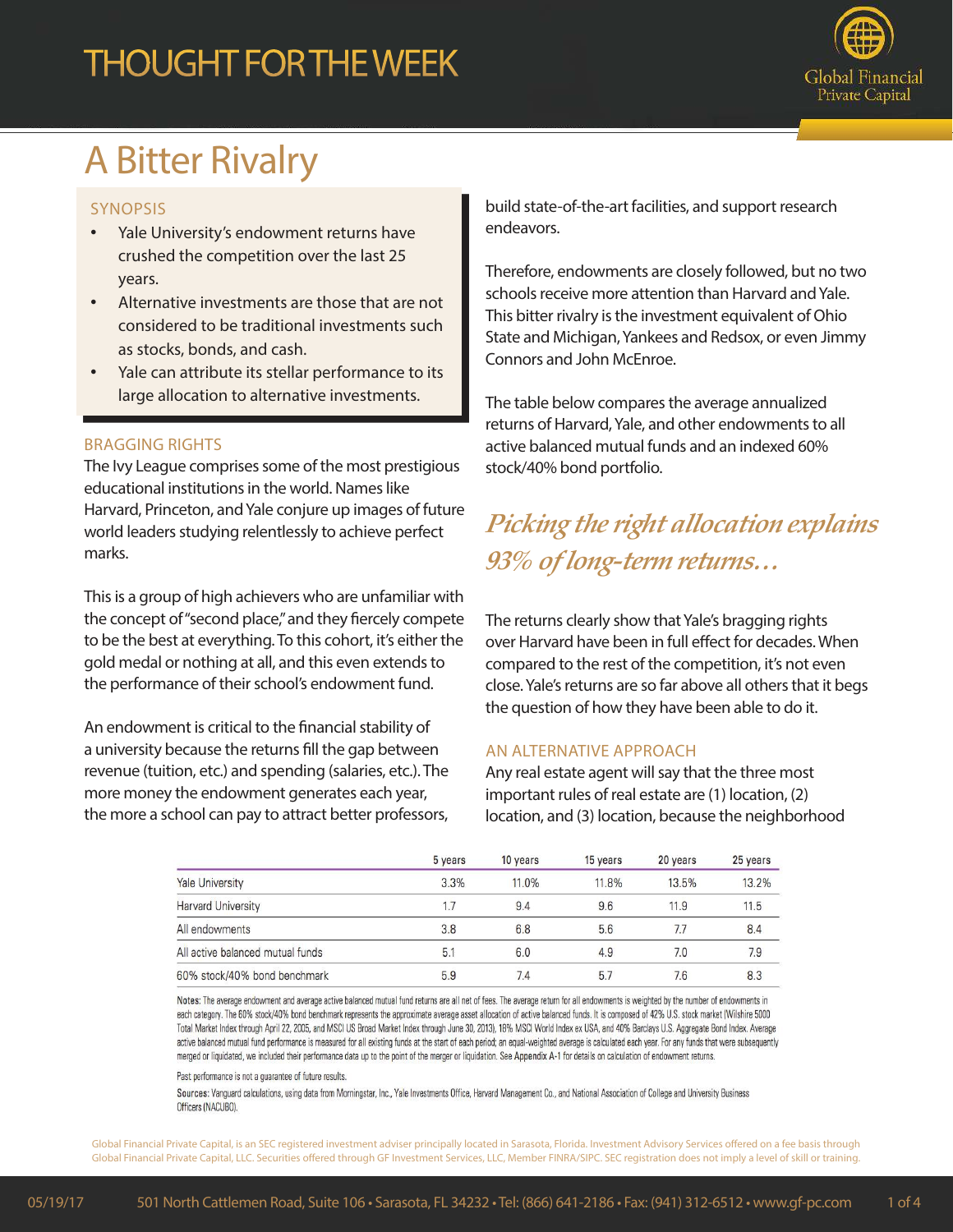

determines most the value of a home. Buy a bad house in a great neighborhood, and you should still do ok.

Similarly, the three most important rules in investment management are (1) asset allocation, (2) asset allocation, and (3) asset allocation. Picking the right allocation explains 93% of long-term returns<sup>1</sup>, and Yale has done a phenomenal job finding the best neighborhoods.

The chart shows the neighborhoods that Yale's endowment fund selected last year.

### **Yale's 2016 Target Allocation**



Source: Yale Daily News

Two striking conclusions are evident:

- 1. Few Stocks & Bonds: Yale's allocation to traditional asset classes is tiny. Only 18% is invested in stocks (4% domestic and 14% foreign) and 8% in bonds and cash.
- 2. Lots of Others: Asset classes not classified as either a stock or bond (red-dotted box) comprises 74% of the asset allocation.

Those other asset classes are commonly referred to as "alternative investments" because they are not considered to be equity or fixed income investments. Without question, these are the drivers of Yale's massive outperformance.

Now that drivers of Yale's returns have been identified, let's go under the hood to see why these asset classes

have done so well. The chart below lists three different portfolios based on risk tolerance and compares the risk/return characteristics of each over the last 25 years.

Alternatives & Portfolio Risk/Return **Annualized Volatility & Returns** 



Source: Bloomberg, Global Financial Private Capital analysis. Stocks represents the S&P 500 Total Return Index. Bonds represents the Barclays Aggregate Bond Index. Alternatives represents the HFRI FWI. Data spans 2Q1991 - 1Q2016.

The conservative portfolio consists of 30% stocks and 70% bonds, the moderate is a 50/50 split between the two, and the aggressive is 70% stocks and 30% bonds. As expected, the conservative portfolio has less risk than the aggressive one but also lower returns over time.

However, when each of these portfolios is adjusted to hold a 50% allocation to alternative investments, all three portfolios benefitted from higher returns and less risk (indicated by the three red arrows).

The reason why we see higher returns comes from the sophistication represented by these alternative strategies. These managers tend to fish in different ponds than traditional stock and bond managers, and their expertise often leads to (1) larger returns over time and (2) a smoother ride for investors.

Risk is lower because these asset classes are often less affected from what tends to drive stock prices down. This increased diversification creates tremendous benefits for those investors who prefer a smoother ride over time.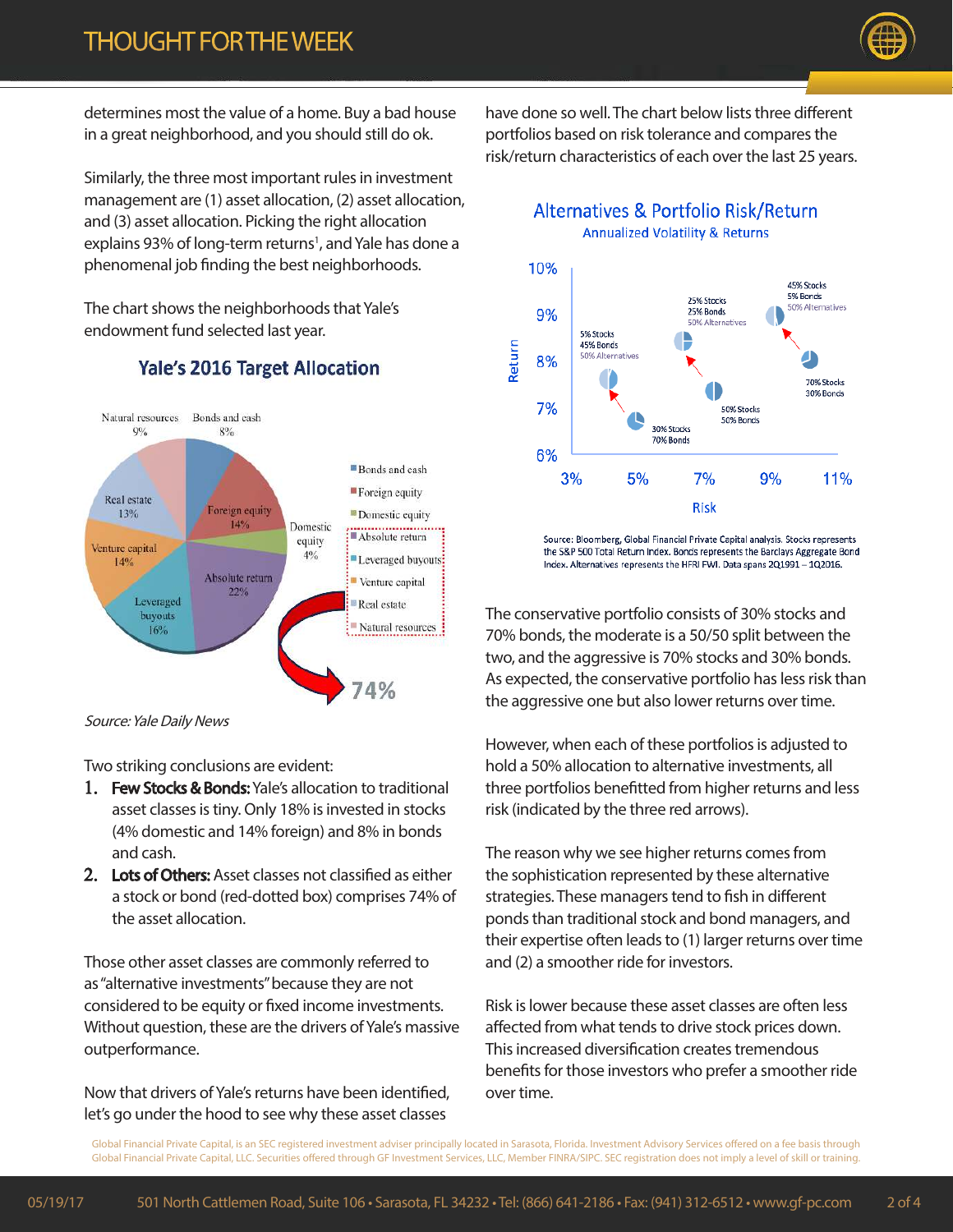

Simply put, Yale's large allocation to alternative investments is the reason why their returns have far surpassed its competition and the traditional 60/40 portfolio.

#### IMPLICATIONS FOR INVESTORS

Access to alternative investments has historically been restricted to institutions and ultra-high net worth investors. Fortunately, these barriers have started to fall, and individuals are now able to invest in these assets just as pension funds and endowments have for decades.

The big hurdle that remains for most individuals to invest in alternatives is perception. Thanks to the financial media, these investments carry a negative connotation as being riskier than traditional investments in stocks and bonds.

Arguably the most egregious of misconceptions is the hedge fund industry. These investment firms employ complex investment strategies to profit across the entire business cycle or mitigate specific risks. They are run by some of the best and brightest investment managers on the planet, and the table below shows that the industry returns far surpassed the S&P 500 from 1998 – 2012, with around half the annual volatility.

|                              | <b>RETURNS</b> |        | I VOLATILITY I SHARPE RATIO |
|------------------------------|----------------|--------|-----------------------------|
| <b>HEDGE</b><br><b>FUNDS</b> | 7.06%          | 7.42%  | 0.50                        |
| <b>S&amp;P 500</b>           | 4.47%          | 16.24% | 0.14                        |

Source: PerTrac 1998 – 2012. Hedge Funds represented by the HFRI Fund Weighted Index.

The Sharpe ratio in the far-right column is a measure of efficiency. It divides the excess return above risk-free investments by the annual volatility to measure how much return a manager is generating per unit of risk. A higher Sharpe ratio indicates a more efficient manager, and this hedge fund index delivered 3.6 times more efficient returns than the S&P 500 over this period.

However, since the financial crisis, the media has attacked the hedge fund industry over perceived lackluster returns, fee structures, and large bonuses paid to a select group of high-profile managers. It is as if we cannot go a week without hearing about how some hedge fund has closed or a pension fund fired another manager. The onslaught by the financial media has been relentless.

These stories do nothing but harm individual investors because they paint a picture of hedge funds being the Wild West of the investment world. Nothing could be further from the truth for three reasons:

- 1. Smoother Ride: Hedge funds aim to deliver more efficient returns, and in doing so tend to give investors a smoother ride over time. Less volatility leads to fewer sleepless nights.
- 2. Talent: Hedge funds often pay better than traditional asset managers because the strategies are more sophisticated and require the best talent. The intellectual brainpower in many of these firms rival NASA far more than the gunslingers at the O.K. Corral.
- 3. The Name: Hedge funds get their name because their goal almost always involves hedging some form of risk. Large institutions are not run by incompetent managers, and they would never pay the fees charged by hedge funds unless they were doing their job.

The chart below quantifies the importance of these characteristics by comparing the recovery rate needed to break even for a well-regarded hedge fund index during the financial crisis to the S&P 500.



Source: BlackRock, Informa Investment Solutions. Hedge Funds represented by the Credit Suisse Hedge Fund Index (DJCS)